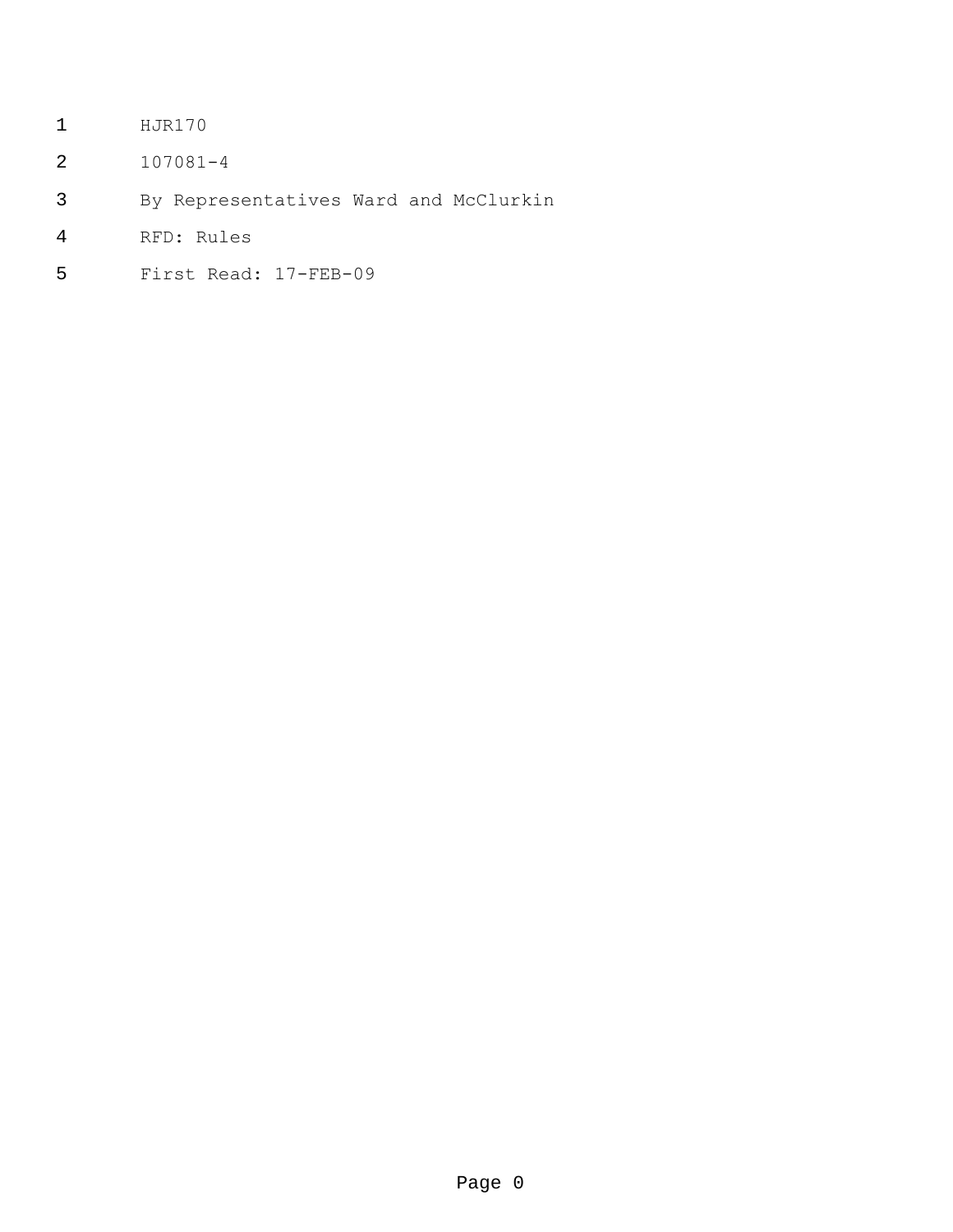ENROLLED, House Joint Resolution,

 ESTABLISHING ALABAMA LIFESPAN RESPITE RESOURCE NETWORK, KNOWN ALSO AS ALABAMA RESPITE, AS THE LEAD ENTITY FOR LIFESPAN RESPITE COORDINATION IN THE STATE OF ALABAMA AND THE DESIGNATED COORDINATOR OF THE ALABAMA RESPITE COALITION.

 WHEREAS, respite is short term temporary relief that can make a world of difference for family caregivers of both children and adults with disabilities and other health care needs; and

 WHEREAS, respite is one of the home and community-based services most requested by family caregivers, 14 yet remains in short supply; and

 WHEREAS, by some estimates, over 400,000 adults in Alabama are caregivers for a family member; and

 WHEREAS, respite helps preserve families by reducing 18 stress, supporting stability, preventing situations that can lead to abuse and neglect, and reducing the incidence of divorce and out-of-home placement; and

 WHEREAS, respite is a simple, cost-effective solution for situations that can otherwise devastate families; and

 WHEREAS, a state lifespan respite program simplifies and accelerates the process for accessing respite services and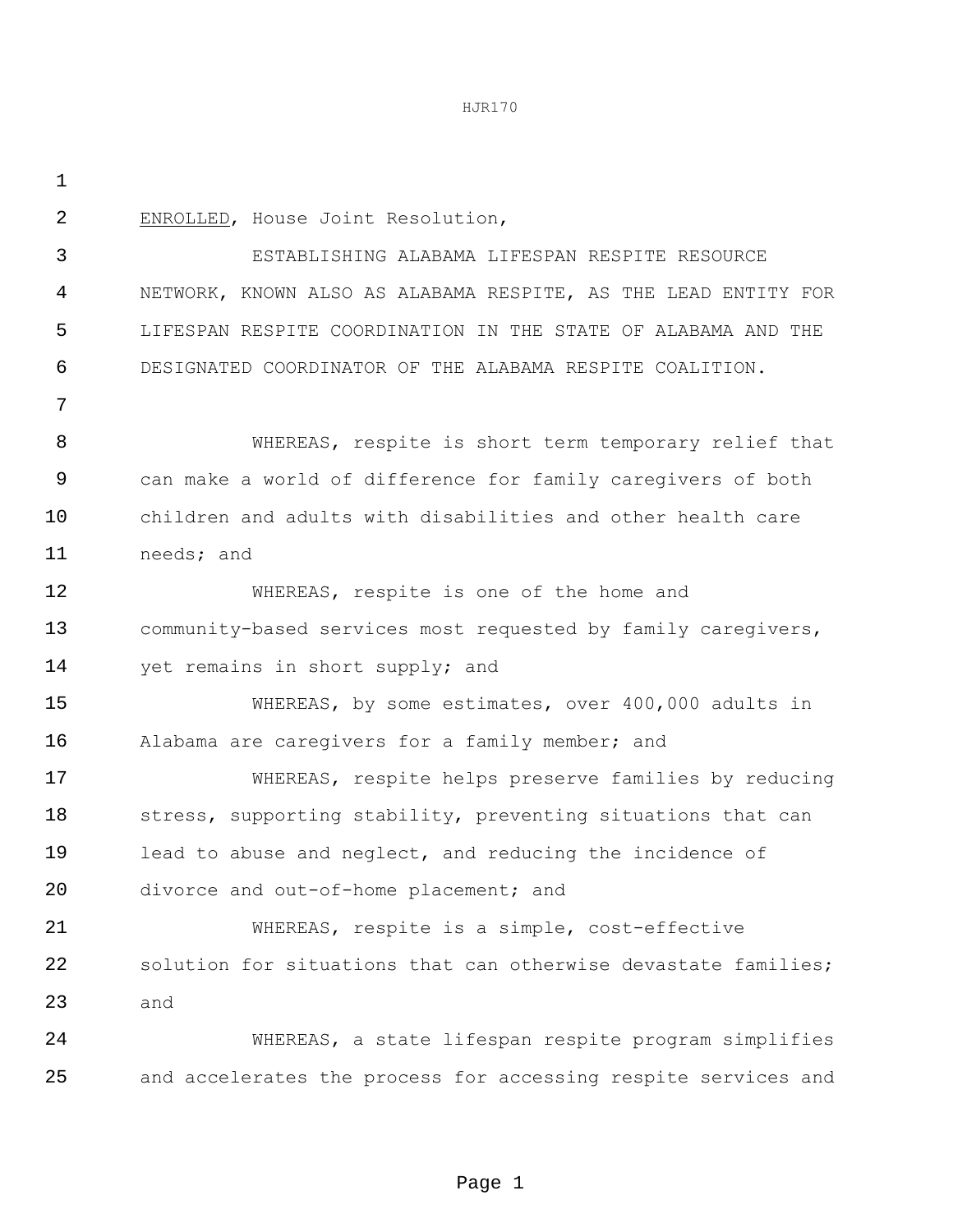| 1  | is recognized by service providers, families, and              |  |  |  |
|----|----------------------------------------------------------------|--|--|--|
| 2  | policymakers, in Alabama as well as nationwide, as the best    |  |  |  |
| 3  | practice in the provision of respite care in the most          |  |  |  |
| 4  | cost-effective way; and                                        |  |  |  |
| 5  | WHEREAS, federal legislation was passed in Congress            |  |  |  |
| 6  | that would provide a mechanism to fund states that have        |  |  |  |
| 7  | collaborative systems of lifespan respite provision in place;  |  |  |  |
| 8  | and                                                            |  |  |  |
| 9  | WHEREAS, the Alabama Lifespan Respite Resource                 |  |  |  |
| 10 | Network was created to develop the infrastructure for a        |  |  |  |
| 11 | statewide network of lifespan respite programs in Alabama and  |  |  |  |
| 12 | be the statewide entity to address issues relating to respite  |  |  |  |
| 13 | care in our state; now therefore,                              |  |  |  |
| 14 | BE IT RESOLVED BY THE LEGISLATURE OF ALABAMA, BOTH             |  |  |  |
| 15 | HOUSES THEREOF CONCURRING, That the following words shall have |  |  |  |
| 16 | the following meanings:                                        |  |  |  |
| 17 | (1) ADULT WITH SPECIAL NEED. A person 19 years of              |  |  |  |
| 18 | age or older who requires care or supervision to meet the      |  |  |  |
| 19 | person's basic needs or prevent physical self-injury or injury |  |  |  |
| 20 | to others, or avoid placement in an institutional facility.    |  |  |  |
| 21 | (2) AGING AND DISABILITY RESOURCE CENTER. An entity            |  |  |  |
| 22 | that provides a coordinated system for providing information   |  |  |  |
| 23 | on long-term care programs and options, personal counseling,   |  |  |  |
| 24 | and consumer access to publicly support long-term care         |  |  |  |
| 25 | programs.                                                      |  |  |  |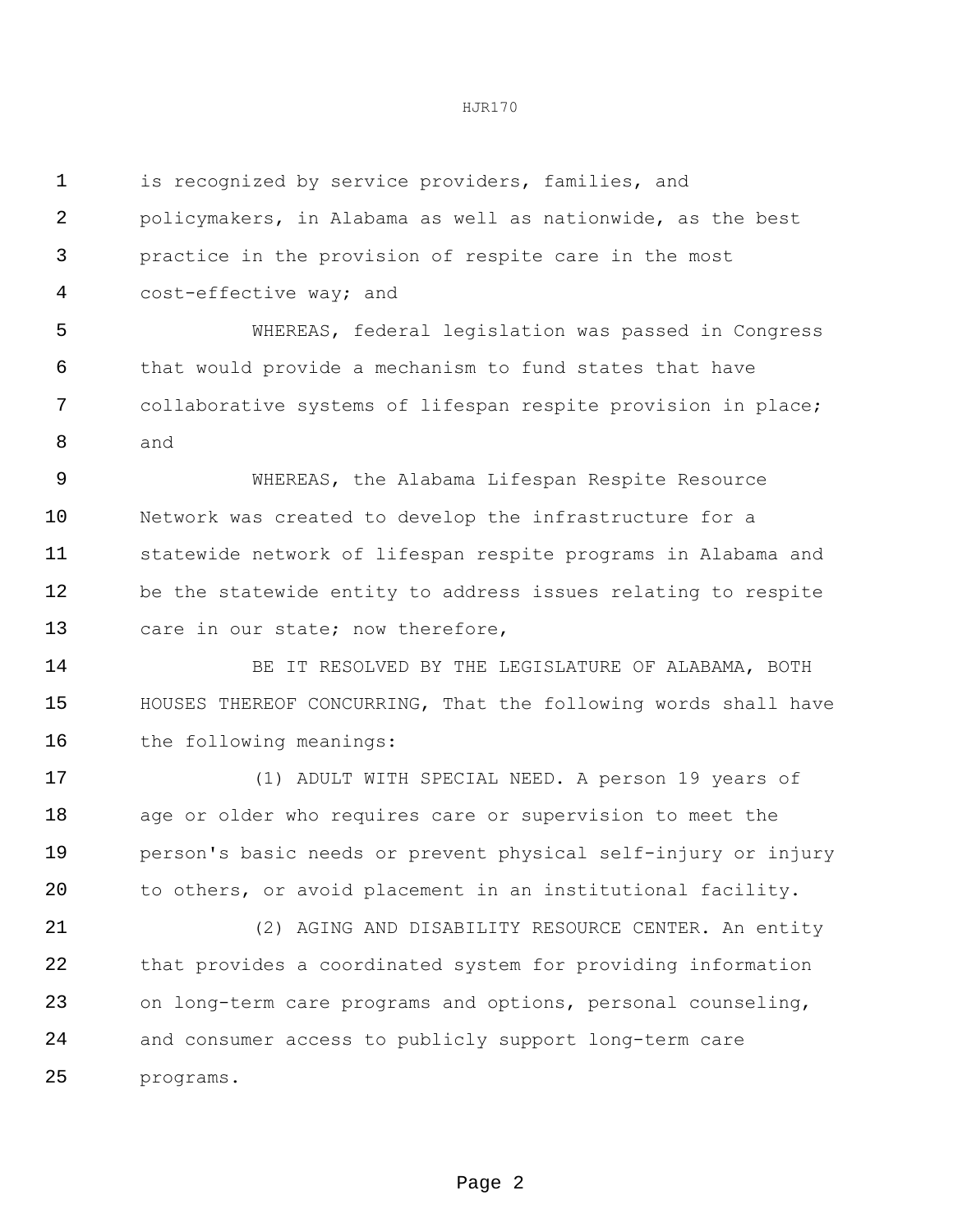(3) CHILD WITH SPECIAL NEED. A person under age 19 who requires care or supervision beyond that required for children generally to meet the child's basic needs or prevent physical injury to self or others. (4) ELIGIBLE STATE AGENCY. A state agency that administers the Older Americans Act or the state's Medicaid program or one designated by the Governor, and is an aging and disability resource center working in collaboration with a state respite coalition or organization. (5) FAMILY CAREGIVER. Family members, foster **parents, or other adults providing ongoing unpaid care for an**  adult or child with special needs. (6) LIFESPAN RESPITE CARE. Coordinated systems of accessible, community-based respite care services for family caregivers of children or adults with special needs. (7) RESPITE. Planned or emergency care provided to a child or adult with a special need in order to provide temporary relief to the family caregiver of that child or adult. (8) RESPITE PROVIDER. An individual who provides a temporary break or period of relief to family caregivers. (9) SPECIAL NEED. A disability or chronic illness as

defined in Public Law 109-442.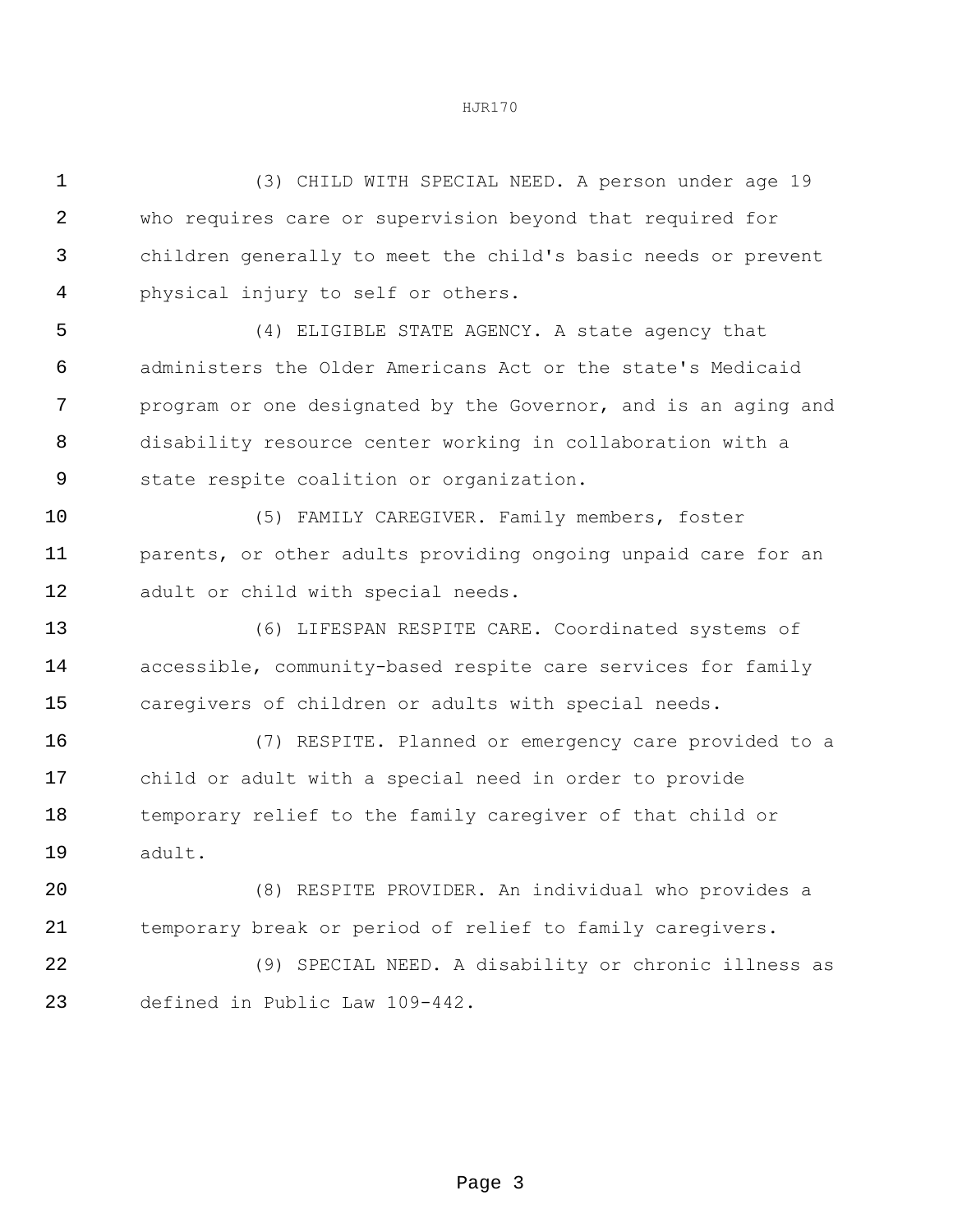(10) STAKEHOLDER. A person, group, organization, or system that affects or can be affected by an organization's actions.

 BE IT FURTHER RESOLVED, That we hereby establish Alabama Lifespan Respite Resource Network as the statewide entity that shall do the following:

 (1) Address issues relating to respite care in our state.

 (2) Maintain a statewide system that facilitates the availability and use of high quality, cost-effective lifespan respite services that provide caregivers the break they need from caring for a loved one with disability or chronic illness.

 (3) Develop and coordinate the Alabama Respite Coalition.

 (4) Work in collaboration with the eligible state agency and the Governor's Office to access funding through the federal Lifespan Respite Care Act of 2006 (PL109-442).

(5) Identify statewide respite care providers.

 (6) Maintain a directory of respite services in Alabama and link family caregivers with respite care providers and other types of respite-related programs.

 (7) Provide technical assistance to community-based organizations and other entities that wish to develop a respite care program.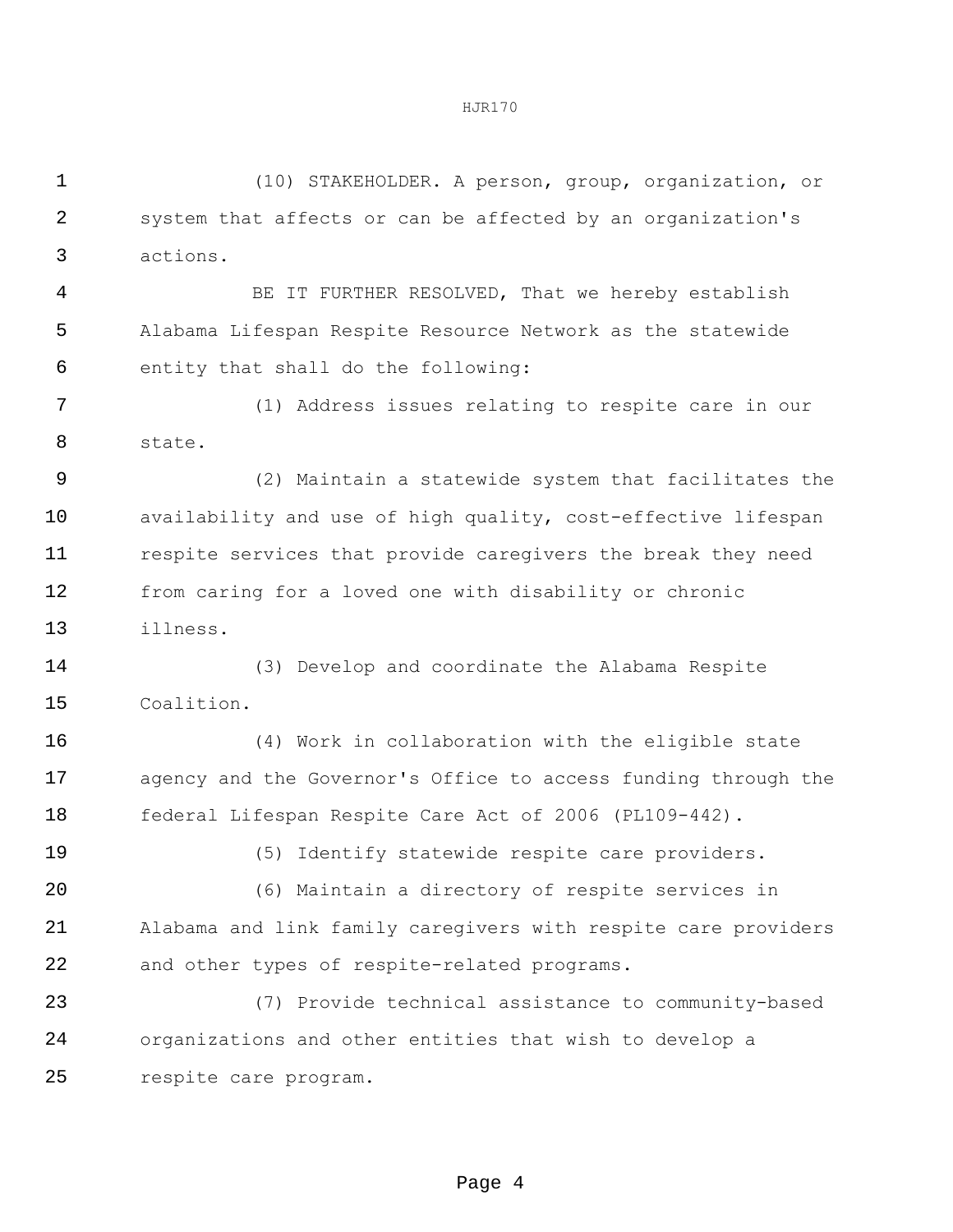(8) Provide voucher respite funding to eligible primary caregivers as funds are available. (9) Provide information and referral services.

 (10) Provide an easy to access and/or interactive information avenue, such as a toll-free number or informational website like www.alabamarespite.org, to share current news about respite including new resources, training opportunities, and information for caregivers.

 (11) Offer family caregiver training through partnership with other agencies or other organizations or advocacy groups.

 BE IT FURTHER RESOLVED, That there is established the Alabama Respite Coalition composed of members who shall be culturally, economically, and geographically diverse and representative of the state demographics and appointed by the Governor or his or her designee. The membership may include but is not limited to the following:

 (1) A member from the Alabama House of Representatives. (2) A member from the Alabama Senate. (3) A member from the Governor's Office on Disability.

 (4) A member from the Department of Senior Services. (5) A member from the Department of Medicaid.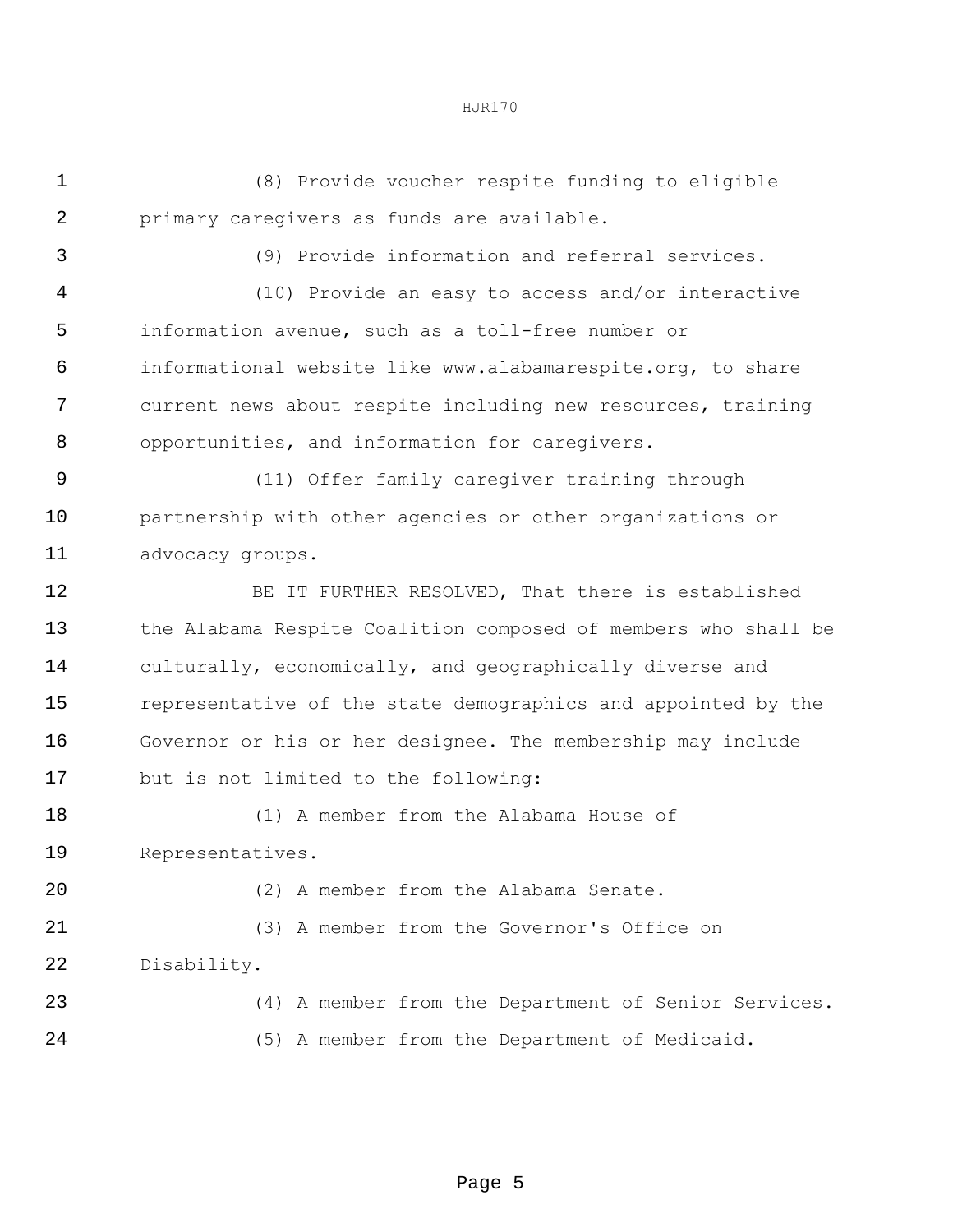(6) A member from the Department of Rehabilitation Services. (7) A member from the Department of Human Resources. (8) A member from the Alabama Health Department. (9) A member from the Department of Child Abuse and Neglect Prevention. (10) A member from the Department of Mental Health and Mental Retardation. (11) A member from the Alabama Council for Developmental Disabilities. (12) A representative from a United Cerebral Palsy affiliate in Alabama. (13) A representative from a statewide advocacy or support group. (14) A representative from a community respite initiative or program. (15) A representative from a collaborative training partner. (16) Two family caregivers representing diverse special needs populations. 21 (17) Two respite care providers. (18) A representative from the Autism Society of Alabama. (19) A representative from the Alabama Hospice Organization.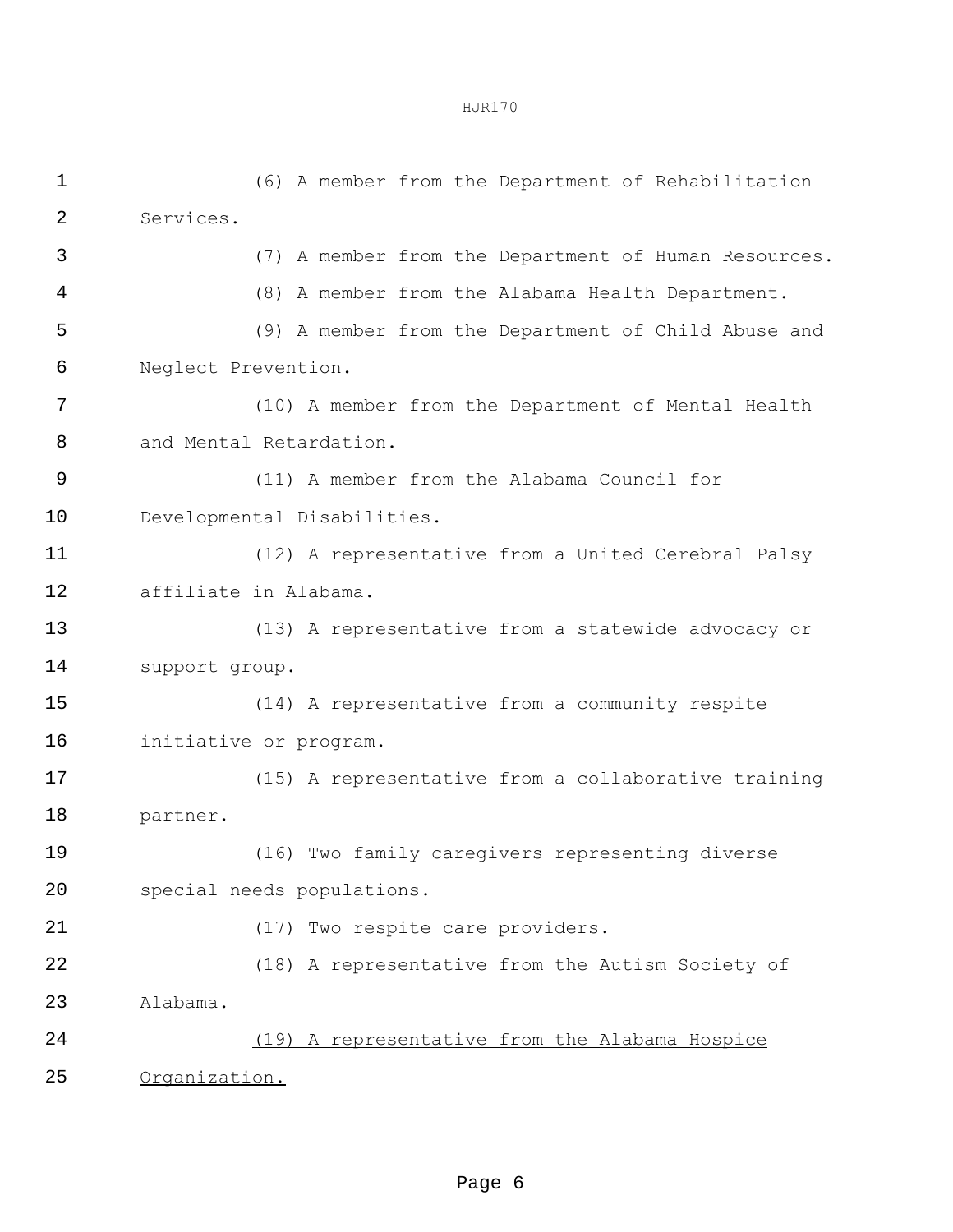| $\mathbf 1$ | BE IT FURTHER RESOLVED, That members of the                    |
|-------------|----------------------------------------------------------------|
| 2           | coalition shall meet at least twice a year, and at such other  |
| 3           | times as the chair of the coalition deems appropriate. Members |
| 4           | shall serve without compensation. A chair of the coalition     |
| 5           | shall be elected by the membership at the first meeting of the |
| 6           | coalition. Members shall be appointed for three-year terms and |
| 7           | may be eligible to succeed themselves for one additional term. |
| 8           | Members shall be appointed to the coalition within 30 days of  |
| 9           | the effective date of this resolution. Any member who fails to |
| 10          | attend three consecutive meetings or at least one-half of all  |
| 11          | coalition meetings held during the calendar year shall be      |
| 12          | deemed to have resigned. Vacant positions shall be filled for  |
| 13          | any expired term by the respective appointing authorities.     |
| 14          | BE IT FURTHER RESOLVED, That the coalition shall               |
| 15          | have the following responsibilities:                           |
| 16          | (1) Build partnerships and coordinate respite care             |
| 17          | efforts statewide, and prepare Alabama to compete for federal  |
| 18          | funding when the Lifespan Respite Act is funded.               |
| 19          | (2) Provide public awareness about respite to the              |
| 20          | citizens of Alabama.                                           |
| 21          | (3) Identify, coordinate, and develop                          |
| 22          | community/funding resources for respite services.              |
| 23          | (4) Build local partnerships and collaborations                |
| 24          | regarding respite services.                                    |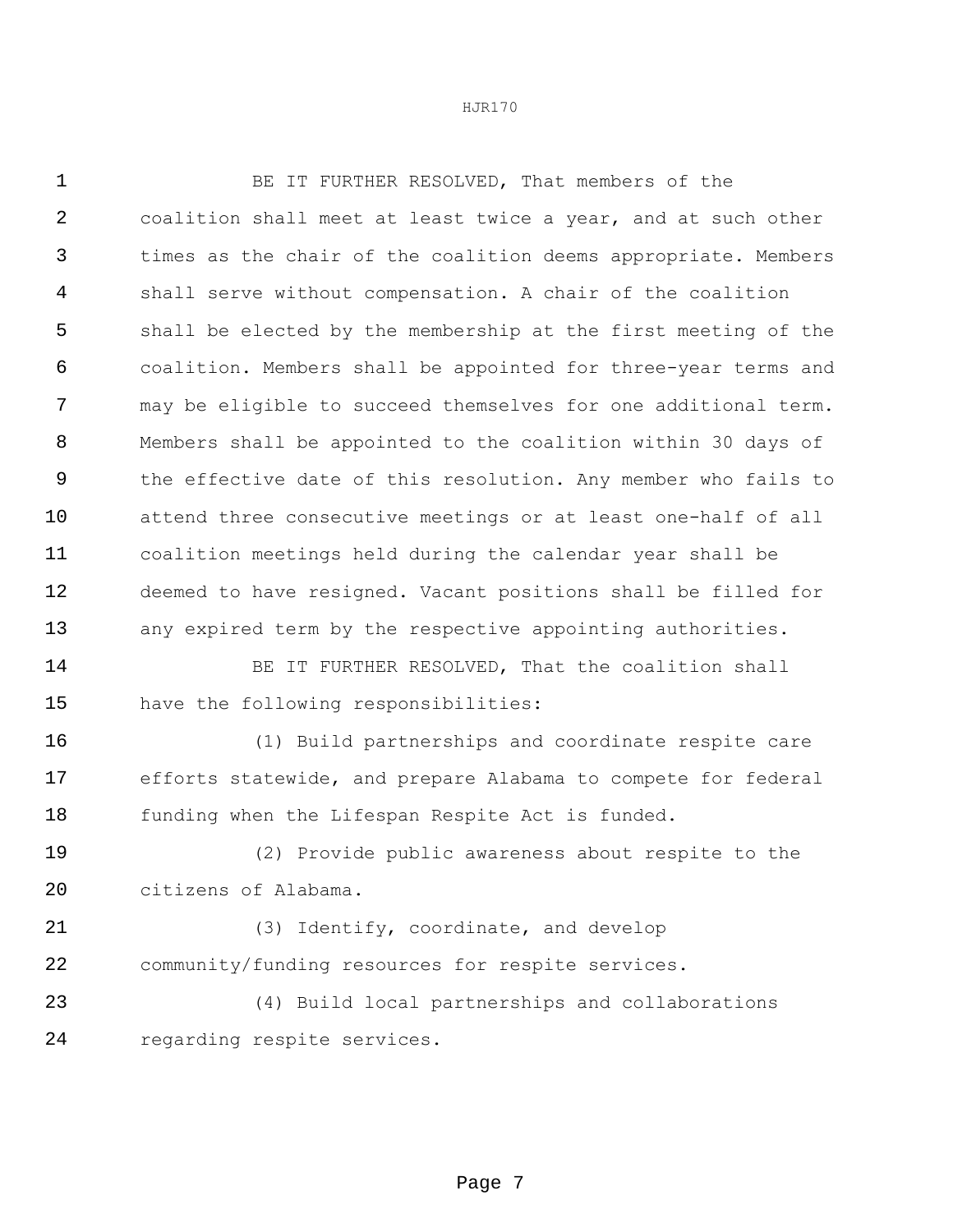| $\mathbf{1}$   | BE IT FURTHER RESOLVED, That Alabama Lifespan                  |  |  |  |  |
|----------------|----------------------------------------------------------------|--|--|--|--|
| $\overline{2}$ | Respite Resource Network shall be designated as the entity to  |  |  |  |  |
| 3              | facilitate a minimum of two meetings per year for the Alabama  |  |  |  |  |
| 4              | Respite Coalition and to coordinate activities and initiatives |  |  |  |  |
| 5              | of the coalition and that the Alabama Lifespan Respite         |  |  |  |  |
| 6              | Coalition shall be the statewide respite coalition referred to |  |  |  |  |
| 7              | in the Federal Lifespan Respite Care Act of 2006 (PL109-442).  |  |  |  |  |
| 8              | Alabama Respite will work in coordination with the eligible    |  |  |  |  |
| 9              | state agency, as mandated by the act, to develop a Memorandum  |  |  |  |  |
| 10             | of Agreement with the eligible state agency in order to allow  |  |  |  |  |
| 11             | Alabama to compete for federal funding.                        |  |  |  |  |
| 12             | BE IT FURTHER RESOLVED, That should funding be                 |  |  |  |  |
| 13             | obtained through the act, the coalition will support Alabama   |  |  |  |  |
| 14             | Respite's efforts to actively develop and continue             |  |  |  |  |
| 15             | respite-related services with funds utilized for the following |  |  |  |  |
| 16             | mandated purposes:                                             |  |  |  |  |
| 17             | (1) Development or enhancement of lifespan respite             |  |  |  |  |
| 18             | programs at state and local levels.                            |  |  |  |  |
| 19             | (2) Direct respite care services for family                    |  |  |  |  |
| 20             | caregivers caring for children or adults.                      |  |  |  |  |

 (3) Respite worker and volunteer training and recruitment.

 (4) Provision of information to caregivers about available respite services.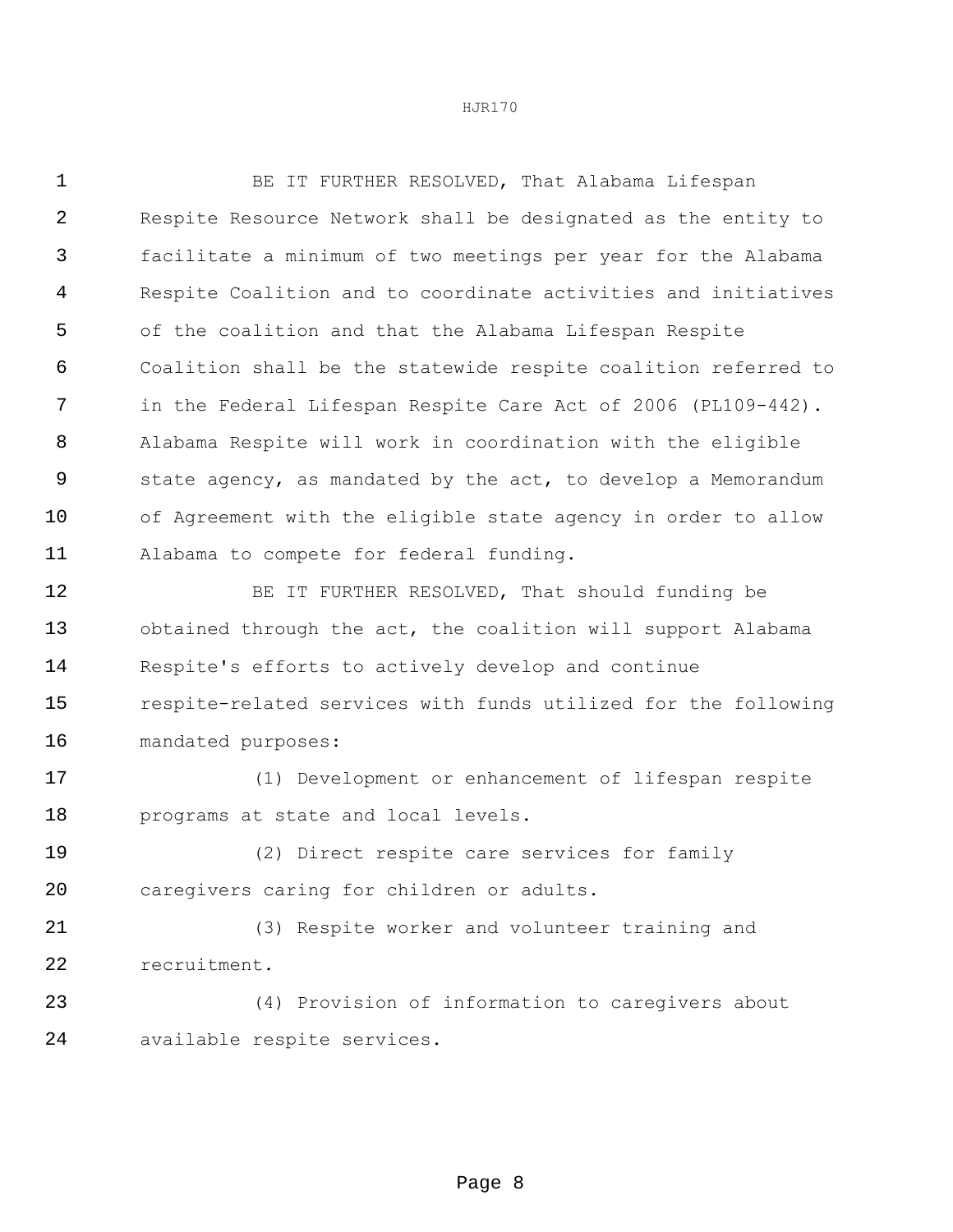(5) Assistance to caregivers in gaining access to such services.

 Optional uses of the funds may include: (1) Training programs for Alabama's family caregivers to assist them in making informed decisions about

(2) Other services essential to the provision of

respite care services.

respite care as specified in the proposal process.

(3) Training and education for new caregivers.